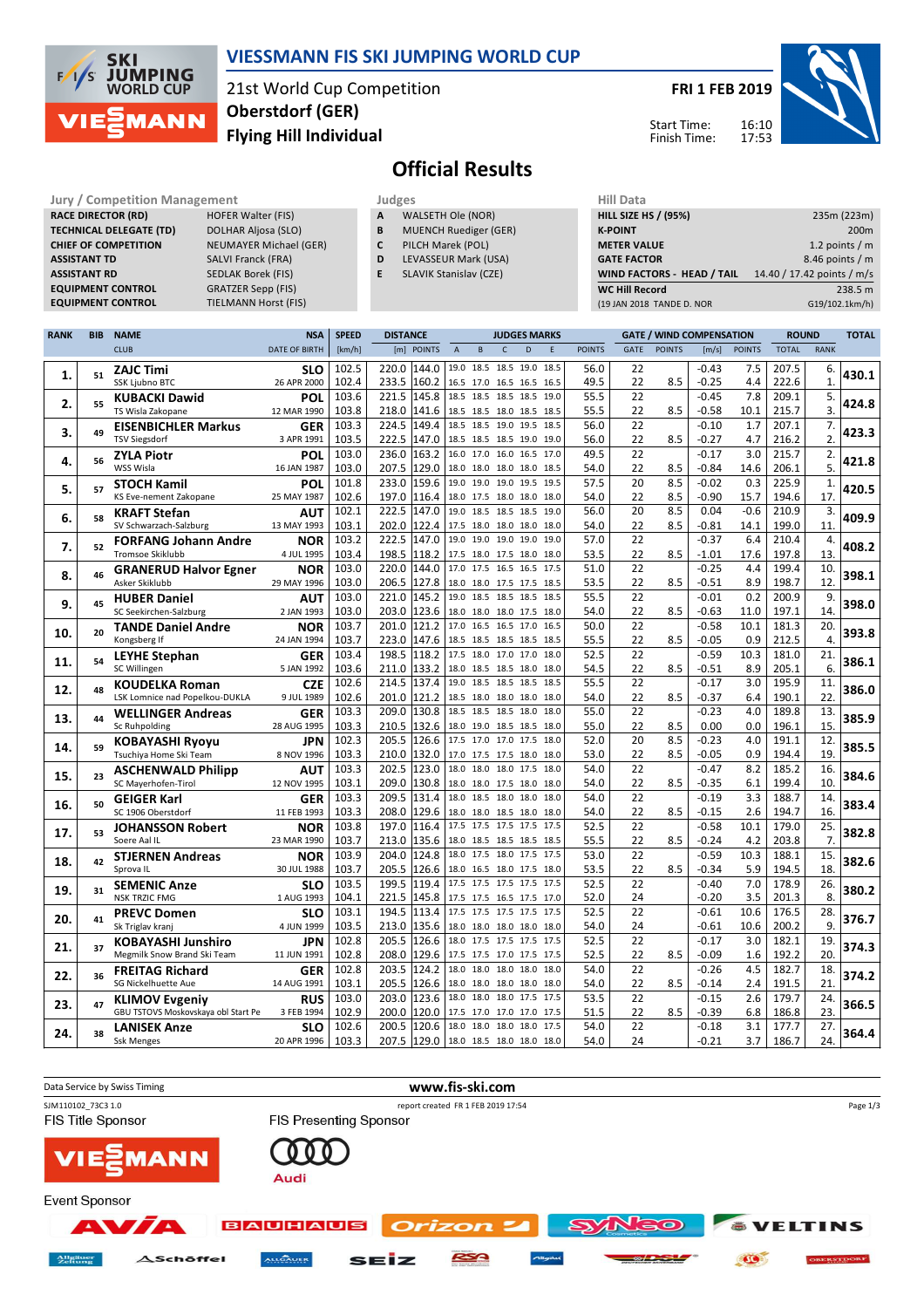

### **VIESSMANN FIS SKI JUMPING WORLD CUP**

21st World Cup Competition **Flying Hill Individual Oberstdorf (GER)**

**FRI 1 FEB 2019**

Start Time: Finish Time:



**Official Results**

| <b>RANK</b> | <b>BIB</b> | <b>NAME</b>            | <b>NSA</b>           | <b>SPEED</b> | <b>DISTANCE</b>                      |                                      |  |  | <b>JUDGES MARKS</b>      |               |             | <b>GATE / WIND COMPENSATION</b> |         |               | <b>ROUND</b> |             | <b>TOTAL</b> |
|-------------|------------|------------------------|----------------------|--------------|--------------------------------------|--------------------------------------|--|--|--------------------------|---------------|-------------|---------------------------------|---------|---------------|--------------|-------------|--------------|
|             |            | <b>CLUB</b>            | <b>DATE OF BIRTH</b> | [km/h]       |                                      | [m] POINTS                           |  |  |                          | <b>POINTS</b> | <b>GATE</b> | <b>POINTS</b>                   | [m/s]   | <b>POINTS</b> | <b>TOTAL</b> | <b>RANK</b> |              |
| 25.         |            | <b>WOLNY Jakub</b>     | <b>POL</b>           | 103.0        | 223.0 147.6 18.0 17.5 18.0 18.5 18.5 |                                      |  |  |                          | 54.5          | 22          |                                 | 0.01    | $-0.1$        | 202.0        | 8.          | 364.0        |
|             |            | LKS Klimczok Bystra    | 15 MAY 1995          | 102.8        | 180.5                                | 96.6   16.5 15.0 16.0 15.5 16.0      |  |  |                          | 47.5          | 22          | 8.5                             | $-0.54$ | 9.4           | 162.0        | 28.         |              |
| 26.         |            | <b>FANNEMEL Anders</b> | <b>NOR</b>           | 103.1        |                                      | 205.5 126.6 16.0 18.0 17.5 17.5 17.5 |  |  |                          | 52.5          | 22          |                                 | $-0.21$ | 3.7           | 182.8        | 17.         | 362.5        |
|             |            | Hornindal II           | 13 MAY 1991          | 102.9        |                                      | 196.5 115.8 17.0 17.0 16.5 17.0 17.5 |  |  |                          | 51.0          | 22          | 8.5                             | $-0.25$ | 4.4           | 179.7        | 25.         |              |
| 27.         |            | <b>PEIER Killian</b>   | <b>SUI</b>           | 103.2        |                                      | 198.0 117.6 17.5 17.5 18.0 17.5 17.5 |  |  |                          | 52.5          | 22          |                                 | $-0.34$ | 5.9           | 176.0        | 29.         | 343.1        |
|             |            | Vallee du Joux         | 28 MAR 1995          | 103.6        |                                      | 186.0 103.2 17.0 17.5 17.0 17.5 17.0 |  |  |                          | 51.5          | 24          |                                 | $-0.71$ | 12.4          | 167.1        | 26.         |              |
| 28.         |            | <b>VANCURA Tomas</b>   | <b>CZE</b>           | 102.8        |                                      | 204.0 124.8 17.0 16.5 18.0 18.0 18.0 |  |  |                          | 53.0          | 22          |                                 | $-0.17$ | 3.0           | 180.8        | 23.         | 340.9        |
|             |            | TJ Dukla Liberec       | 10 SEP 1996          | 102.5        | 179.0                                | 94.8 16.0 16.5 16.5 16.5 16.5        |  |  |                          | 49.5          | 22          | 8.5                             | $-0.42$ | 7.3           | 160.1        | 29.         |              |
| 29.         |            | KASAI Noriaki          | JPN                  | 103.1        |                                      | 194.5 113.4 17.0 16.5 17.0 17.0 17.0 |  |  |                          | 51.0          | 22          |                                 | $-0.65$ | 11.3          | 175.7        | 30.         | 338.8        |
|             |            | Tsuchiya Home Ski Team | 6 JUN 1972           | 103.7        | 181.0                                | 97.2                                 |  |  | 16.5 16.5 17.0 16.0 17.0 | 50.0          | 24          |                                 | $-0.91$ | 15.9          | 163.1        | 27.         |              |
| 30.         |            | <b>AMMANN Simon</b>    | <b>SUI</b>           | 103.1        | 207.5                                | 129.0   16.5 16.5 16.5 17.0 17.5     |  |  |                          | 50.0          | 22          |                                 | $-0.11$ | 1.9           | 180.9        | 22.         | 336.2        |
|             |            | <b>SSC Toggenburg</b>  | 25 JUN 1981          | 102.8        | 174.0                                | 88.8   15.5 15.5 15.5 15.5 16.5      |  |  |                          | 46.5          | 22          | 8.5                             | $-0.66$ | 11.5          | 155.3        | 30.         |              |

|     | not qualified for 2nd round |                                                          |                           |       |       |                                      |                          |  |  |                          |      |    |         |      |       |     |       |
|-----|-----------------------------|----------------------------------------------------------|---------------------------|-------|-------|--------------------------------------|--------------------------|--|--|--------------------------|------|----|---------|------|-------|-----|-------|
| 31. |                             | <b>SCHMID Constantin</b><br>Wsy Oberaudorf               | <b>GER</b><br>27 NOV 1999 | 103.0 |       | 194.0 112.8 17.5 18.0 17.5 17.5 17.5 |                          |  |  |                          | 52.5 | 22 | $-0.52$ | 9.1  | 174.4 | 31. | 174.4 |
| 32. |                             | <b>WOHLGENANNT Ulrich</b><br>SK Kehlegg-Vorarlberg       | <b>AUT</b><br>1 AUG 1994  | 102.8 |       | 197.0 116.4                          | 17.5 18.0 18.0 18.0 17.5 |  |  |                          | 53.5 | 22 | $-0.03$ | 0.5  | 170.4 | 32. | 170.4 |
| 33. |                             | <b>AIGNER Clemens</b><br>SV Innsbruck-Bergisel-Tirol     | <b>AUT</b><br>2 FEB 1993  | 103.2 | 188.5 | 106.2                                |                          |  |  | 17.5 17.0 17.0 16.5 17.0 | 51.0 | 22 | $-0.58$ | 10.1 | 167.3 | 33. | 167.3 |
| 34. | 4Ω                          | <b>SATO Yukiya</b><br>Megmilk Snow Brand Ski Team        | <b>JPN</b><br>19 JUN 1995 | 102.6 |       | 189.0 106.8 17.0 16.5 17.0 17.0 17.0 |                          |  |  |                          | 51.0 | 22 | $-0.51$ | 8.9  | 166.7 | 34. | 166.7 |
| 35. |                             | <b>JELAR Ziga</b><br>Sk Triglav kranj                    | <b>SLO</b><br>22 OCT 1997 | 102.9 |       | 191.5 109.8 17.5 17.5 17.0 17.0 17.0 |                          |  |  |                          | 51.5 | 22 | $-0.28$ | 4.9  | 166.2 | 35. | 166.2 |
| 36. |                             | <b>KOZISEK Cestmir</b><br>LSK Lomnice nad Popelkou-DUKLA | <b>CZE</b><br>9 NOV 1991  | 102.8 |       | 191.5 109.8 17.0 17.0 17.5 17.0 16.5 |                          |  |  |                          | 51.0 | 22 | $-0.24$ | 4.2  | 165.0 | 36. | 165.0 |
| 37. |                             | <b>BICKNER Kevin</b><br>Norge Ski Club                   | <b>USA</b><br>23 SEP 1996 | 103.3 | 184.0 | 100.8                                |                          |  |  | 16.0 16.5 17.0 16.5 16.5 | 49.5 | 22 | $-0.69$ | 12.0 | 162.3 | 37. | 162.3 |
| 38. |                             | NAKAMURA Naoki<br>Tokai Univ.                            | <b>JPN</b><br>19 SEP 1996 | 102.7 | 182.0 | 98.4                                 |                          |  |  | 16.5 17.0 17.0 16.5 17.0 | 50.5 | 22 | $-0.63$ | 11.0 | 159.9 | 38. | 159.9 |
| 39. |                             | <b>NOUSIAINEN Eetu</b><br>Puijo Ski club                 | <b>FIN</b><br>29 APR 1997 | 103.1 | 181.5 | 97.8                                 | 16.5 16.5 17.5 17.0      |  |  | 16.5                     | 50.0 | 22 | $-0.10$ | 1.7  | 149.5 | 39. | 149.5 |
| 40. |                             | <b>AALTO Antti</b><br>Kiteen Urheilijat                  | <b>FIN</b><br>2 APR 1995  | 103.3 | 179.0 | 94.8                                 |                          |  |  | 15.0 14.5 15.5 15.5 15.5 | 46.0 | 22 | $-0.32$ | 5.6  | 146.4 | 40. | 146.4 |